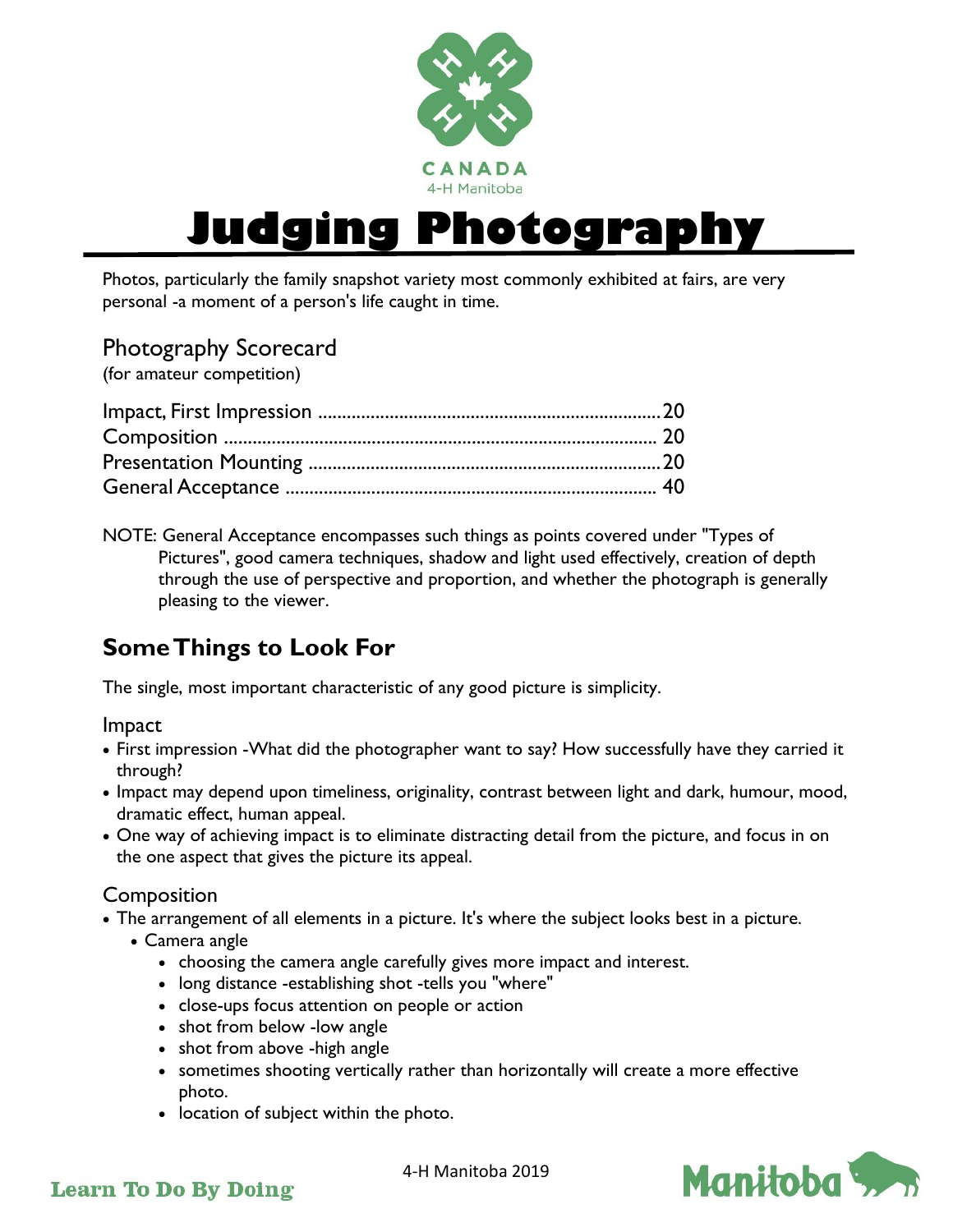- Framing the subject
	- often, results are more pleasing if the subject is not right in the center of the picture.
	- the same thing applies to horizons. They can be above or below center, but should be straight.
- Background
	- in general, the background should be simple -one that draws the eye to the subject. Exception -if there is something in the background that helps to tell the story.
	- foreground -may distract, or add to the photo.
	- foregrounds and backgrounds need not be in sharp focus, as long as the subject/focal point is sharp.
- Lighting
	- lighting is a very broad subject and can be quite technical. However, two things you might watch for are:

**Shadows** 

- harsh, undesirable shadows on the subject's face. Subject shadowed by trees, or buildings. Part of the picture lost in shadow.
- shadows can also create pleasing effects if the photographer is aware of where they fall in the composition (e.g. snow scenes) interplay of light and shadow.

Good use of natural light.

### **Presentation**

- Mounting
	- clean, neat, should enhance picture, not detract from it
	- preferably on white or black mounting board or poster paper; color may be used but shouldn't distract form the photo.
	- generally speaking the mounted picture shouldn't be "flimsy" to avoid damage to the photos.
	- rubber cement, photo mounts, two sided tape are all possible mounting materials; photos should be firmly attached to the backing. -picture can be mounted flush or with margins. Usually more attractive if bottom margin is wider than sides or top.

Law of margins:

- bottom of mount is always wider than sides or top
- 1. Vertical picture -top margin wider than side
- 2. Horizontal-side margins wider than top
- 3. Square -side and tops equal.
- Title or Caption -short and to the point -supply only essential information; should only be included if requested in the class description
- If there are specific requirements in the rules, these should be observed e.g.
	- size of picture -snapshot, 5x7, 8x10, 4x6
	- number of pictures in collection
	- mounted or unmounted, etc.
	- color or black-and-white
	- title or caption if required in the class ex. "list location". This may specify that it be entered on the entry tags.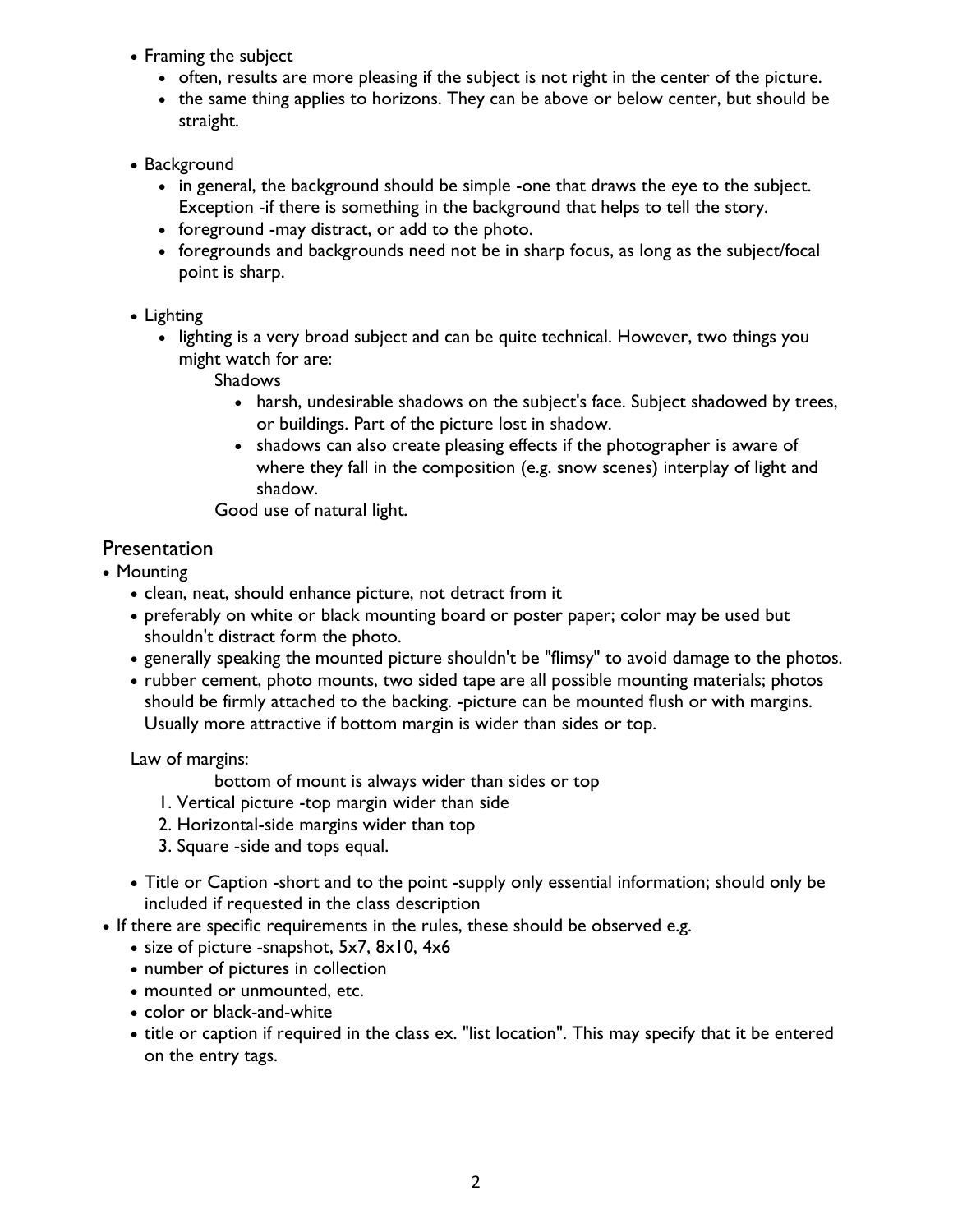#### General Acceptance

Basic points of Good Photography to watch for:

- Picture is clear and sharp, is interesting, and is appealing.
- The picture is simple, with no unnecessary details that take your eye away from the main subject. The background of the picture is plain and makes the subject stand out. If there is something in the background, it shows where the picture was taken or helps to tell the story.
- Pictures of people show them doing something, looking natural, not posed. (A formal portrait is an exception).
- Close-up shots draw attention. The person or subject fills most of the picture. Close-ups tell details of a story.
- The person or subject is slightly off centre in the picture. No important parts are cut off! Watch for objects above and behind the subject-it shouldn't appear that a telephone pole or tree branch is growing out of someone's head.
- Edges of buildings (or other straight lines) line up straight with edges of picture. The person taking the picture held the camera level.
- Good lighting lets you see the subject in the picture clearly. People squint in a picture if the sun was shining directly into their eyes -not so good! Important parts of the picture should not be lost in shadows.
- Look for these common mistakes:
	- light leaks -under or over exposure
	- part of subject is blurred through movement (of the subject or the camera)
	- picture not sharp, unless this effect was created intentionally either through weather conditions, the use of a filter or other special effect.
	- photo foggy because lens was dirty.

# **Types of Photos**

- 1. People Pictures
- background not too 'busy'
- unless it's a formal portrait, people should be doing something
- should look natural, spontaneous, not posed
- classes may be broken down by age, number of people, candid vs. posed, or activity.

#### 2. Landscapes

- Landscape photos are as varied as the environment around us. Landscapes can be natural or manmade. City skylines, mountains, sunsets, lakes, fields of grain -all are subjects for landscape photography.
- have something in the foreground -people, a tree, flowers, etc. to give an idea of the scale, This emphasizes the size of the surrounding scenery, as well as providing a focus of interest for the photo.
- "Frame" your scene with tree branches, or other natural frames; the frame should not detract from the focal point
- Focal point -something that the eye comes to rest on
- Perspective -if there are definite lines in a picture such as roads, footsteps in sand or snow –they should carry your eye toward the focal point
- Use of colors
- Consider the rule of thirds, but keep in mind that composition isn't an exact science. The rule of thirds doesn't always create the most dynamic composition.

As a judge be aware of the rules of the event -there may be separate class for "natural" and "manmade" landscapes, or it may ask for particular locations or seasons.